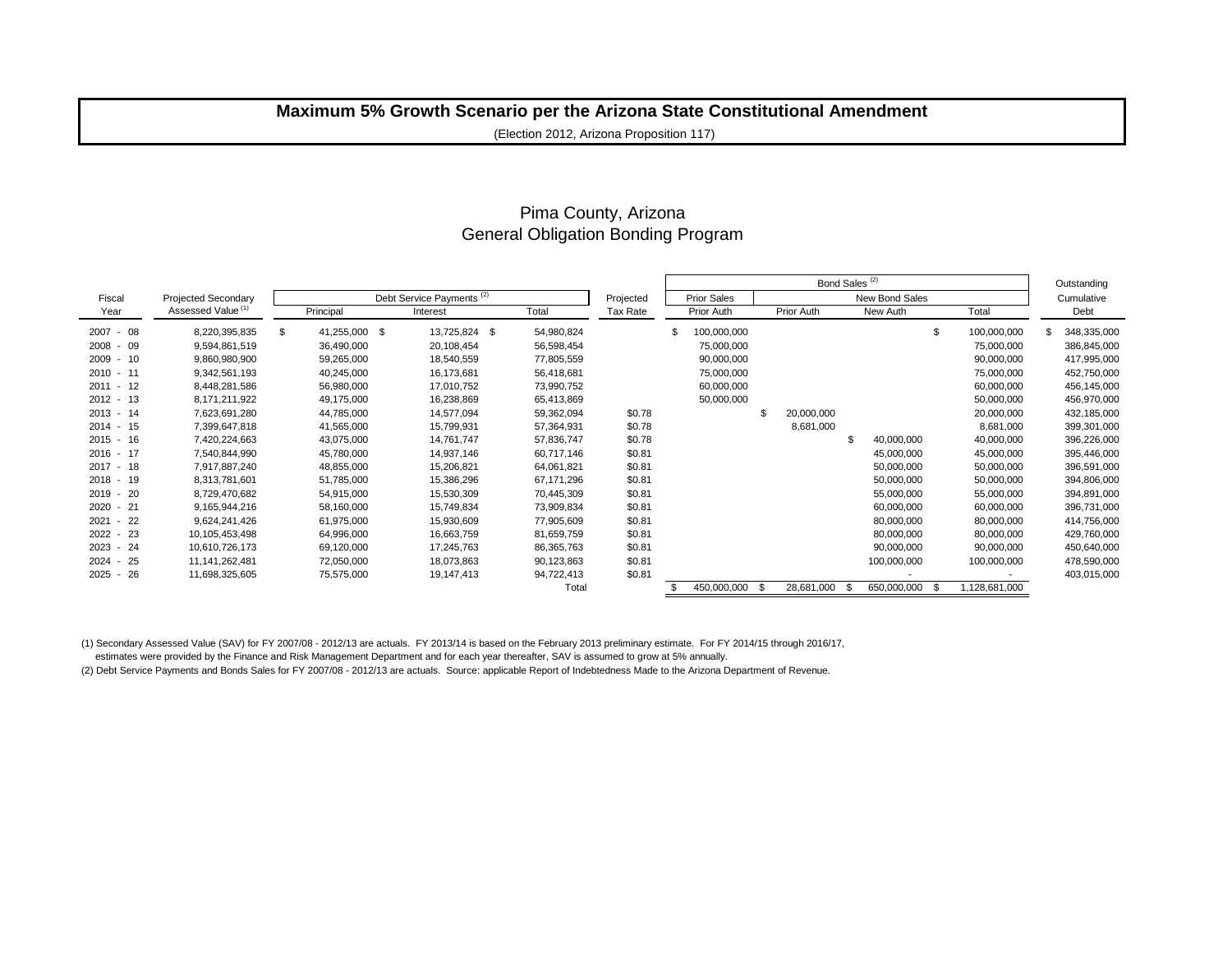## **Conservative Growth Scenario**

|                 |                               |                                      |               |            |                    |       |           | Bond Sales <sup>(2)</sup> |                    |    |            |  |                |    |             | Outstanding |             |
|-----------------|-------------------------------|--------------------------------------|---------------|------------|--------------------|-------|-----------|---------------------------|--------------------|----|------------|--|----------------|----|-------------|-------------|-------------|
| Fiscal          | <b>Projected Secondary</b>    | Debt Service Payments <sup>(2)</sup> |               |            |                    |       | Projected |                           | <b>Prior Sales</b> |    |            |  | New Bond Sales |    |             |             | Cumulative  |
| Year            | Assessed Value <sup>(1)</sup> |                                      | Principal     | Interest   | Total              |       | Tax Rate  |                           | Prior Auth         |    | Prior Auth |  | New Auth       |    | Total       |             | Debt        |
| 2007<br>08      | 8,220,395,835                 | Ŝ.                                   | 41,255,000 \$ | 13,725,824 | 54,980,824<br>- \$ |       |           |                           | 100,000,000        |    |            |  |                | \$ | 100,000,000 |             | 348,335,000 |
| 09<br>2008      | 9,594,861,519                 |                                      | 36,490,000    | 20,108,454 | 56,598,454         |       |           |                           | 75,000,000         |    |            |  |                |    | 75,000,000  |             | 386,845,000 |
| 10<br>$2009 -$  | 9,860,980,900                 |                                      | 59,265,000    | 18,540,559 | 77,805,559         |       |           |                           | 90,000,000         |    |            |  |                |    | 90,000,000  |             | 417,995,000 |
| $2010 - 11$     | 9,342,561,193                 |                                      | 40,245,000    | 16,173,681 | 56,418,681         |       |           |                           | 75,000,000         |    |            |  |                |    | 75,000,000  |             | 452,750,000 |
| -12<br>$2011 -$ | 8,448,281,586                 |                                      | 56,980,000    | 17,010,752 | 73,990,752         |       |           |                           | 60,000,000         |    |            |  |                |    | 60,000,000  |             | 456,145,000 |
| $2012 - 13$     | 8,171,211,922                 |                                      | 49,175,000    | 16,238,869 | 65,413,869         |       |           |                           | 50,000,000         |    |            |  |                |    | 50,000,000  |             | 456,970,000 |
| $2013 - 14$     | 7,623,691,280                 |                                      | 44,785,000    | 14,577,094 | 59,362,094         |       | 0.78      |                           |                    |    | 20,000,000 |  |                |    | 20,000,000  |             | 432,185,000 |
| $2014 - 15$     | 7,399,647,818                 |                                      | 41,565,000    | 15,799,931 | 57,364,931         |       | 0.78      |                           |                    |    | 8,681,000  |  |                |    | 8,681,000   |             | 399,301,000 |
| 16<br>$2015 -$  | 7,420,224,663                 |                                      | 43,075,000    | 14,761,747 | 57,836,747         |       | 0.78      |                           |                    |    |            |  | 40,000,000     |    | 40,000,000  |             | 396,226,000 |
| $2016 - 17$     | 7,540,844,990                 |                                      | 45,780,000    | 14,937,146 | 60,717,146         |       | 0.81      |                           |                    |    |            |  | 45,000,000     |    | 45,000,000  |             | 395,446,000 |
| $2017 -$<br>18  | 7,767,070,340                 |                                      | 47,355,000    | 15,206,821 | 62,561,821         |       | 0.81      |                           |                    |    |            |  | 45,000,000     |    | 45,000,000  |             | 393,091,000 |
| 19<br>2018      | 8,000,082,450                 |                                      | 49,185,000    | 15,246,296 | 64,431,296         |       | 0.81      |                           |                    |    |            |  | 50,000,000     |    | 50,000,000  |             | 393,906,000 |
| 20<br>$2019 -$  | 8,240,084,923                 |                                      | 51,115,000    | 15,494,309 | 66,609,309         |       | 0.81      |                           |                    |    |            |  | 50,000,000     |    | 50,000,000  |             | 392,791,000 |
| 21<br>2020      | 8,487,287,471                 |                                      | 52,810,000    | 15,665,834 | 68,475,834         |       | 0.81      |                           |                    |    |            |  | 50,000,000     |    | 50,000,000  |             | 389,981,000 |
| 22<br>2021      | 8,741,906,095                 |                                      | 54,875,000    | 15,660,609 | 70,535,609         |       | 0.81      |                           |                    |    |            |  | 60,000,000     |    | 60,000,000  |             | 395,106,000 |
| 23<br>2022      | 9,004,163,278                 |                                      | 56,746,000    | 15,877,759 | 72,623,759         |       | 0.81      |                           |                    |    |            |  | 60,000,000     |    | 60,000,000  |             | 398,360,000 |
| 24<br>2023      | 9,274,288,176                 |                                      | 58,870,000    | 15,989,763 | 74,859,763         |       | 0.81      |                           |                    |    |            |  | 60,000,000     |    | 60,000,000  |             | 399,490,000 |
| 25<br>2024      | 9,552,516,822                 |                                      | 61,050,000    | 16,027,863 | 77,077,863         |       | 0.81      |                           |                    |    |            |  | 60,000,000     |    | 60,000,000  |             | 398,440,000 |
| -26<br>$2025 -$ | 9,839,092,326                 |                                      | 63,575,000    | 15,941,413 | 79,516,413         |       | 0.81      |                           |                    |    |            |  |                |    |             |             | 334,865,000 |
|                 |                               |                                      |               |            |                    | Total |           |                           | 450,000,000        | .Գ | 28,681,000 |  | 520,000,000    | .ፍ | 998,681,000 |             |             |

#### Pima County, Arizona General Obligation Bonding Program

(1) Secondary Assessed Value (SAV) for FY 2007/08 - 2012/13 are actuals. FY 2013/14 is based on the February 2013 preliminary estimate. For FY 2014/15 through 2016/17,

estimates were provided by the Finance and Risk Management Department and for each year thereafter, SAV is assumed to grow at 3% annually.

(2) Debt Service Payments and Bonds Sales for FY 2007/08 - 2012/13 are actuals. Source: applicable Report of Indebtedness Made to the Arizona Department of Revenue.